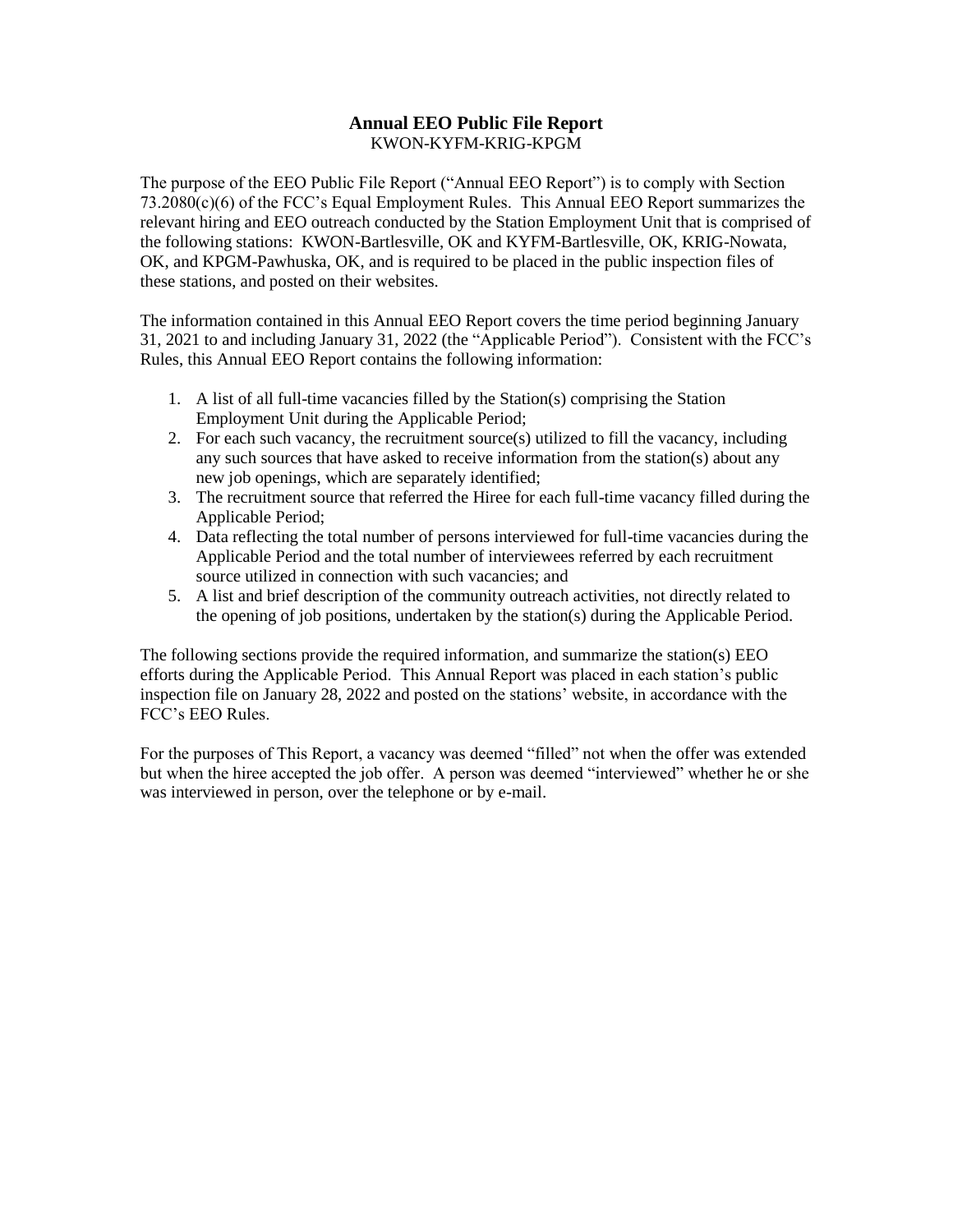# Section 1 to Annual EEO Public File Report – Full-time Job Openings Filled During the Period from January 31, 2021 to January 31, 2022 Station(s) comprising Station Employment Unit: KWON-KYFM-KRIG-KPGM

| Fulltime Positions Filled by Job Title and Date<br>Filled and Number of Interviewees from All<br>Sources for This Position |                 | Recruitment Source of<br>Hiree |
|----------------------------------------------------------------------------------------------------------------------------|-----------------|--------------------------------|
|                                                                                                                            | No Job Openings |                                |
|                                                                                                                            |                 |                                |
|                                                                                                                            |                 |                                |
|                                                                                                                            |                 |                                |

Total Number of People Interviewed for All Job Positions: 0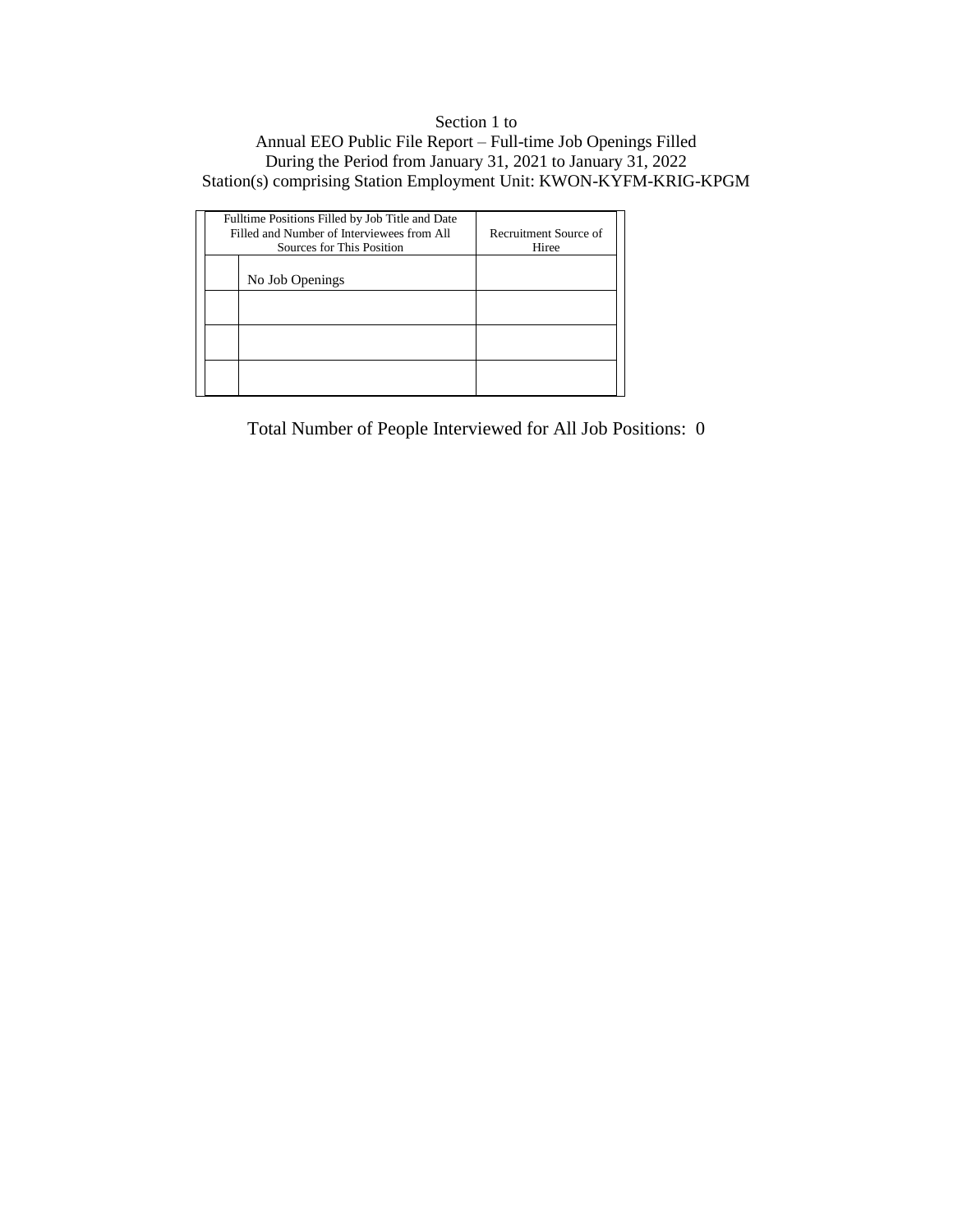# Section 2 to

### Annual EEO Public File Report – Recruitment Sources During the Period from January 31, 2021 to January 31, 2022 Station(s) comprising Station Employment Unit: KWON-KYFM-KRIG-KPGM Proposed contacts, when needed:

|                  | Recruitment Source (Name, Address, Telephone<br>Number, Contact Person) | <b>Total Number of Interviewees</b><br>This Source Provided This Period | Full-time Positions for Which<br>This Source Utilized |
|------------------|-------------------------------------------------------------------------|-------------------------------------------------------------------------|-------------------------------------------------------|
|                  |                                                                         |                                                                         |                                                       |
| 1.               | KWON-KYFM-KRIG-KPGM On Air Ads,                                         |                                                                         | <b>All Positions</b>                                  |
| Media            | Tina Romine, 1200 SE Frank Phillips Blvd.                               |                                                                         |                                                       |
|                  | Bartlesville, OK 74003 918-336-1001                                     |                                                                         |                                                       |
|                  | tina@bartlesvilleradio.com                                              |                                                                         |                                                       |
|                  | FAX: 918-336-6939                                                       |                                                                         |                                                       |
|                  | Examiner Enterprise, Classifieds,                                       |                                                                         | <b>All Positions</b>                                  |
|                  | 4125 NE Nowata Rd, Bartlesville, OK                                     |                                                                         |                                                       |
|                  | 74006                                                                   |                                                                         |                                                       |
|                  | FAX: 918-336-3111                                                       |                                                                         |                                                       |
|                  | Good News, Classifieds, 124 North State,                                |                                                                         | <b>All Positions</b>                                  |
|                  | Caney, KS 67333                                                         |                                                                         |                                                       |
|                  | FAX: 620-879-2264                                                       |                                                                         |                                                       |
|                  | Coffeyville Journal, PO Box 849,                                        |                                                                         | <b>All Positions</b>                                  |
|                  | Coffeyville, KS 67337 FAX: 620-251-3300                                 |                                                                         |                                                       |
|                  | Caney Chronicle, Emalee/Classifieds, 202                                |                                                                         | <b>All Positions</b>                                  |
|                  | W. 4 <sup>th</sup> , Caney, KS 67333 FAX: 620-879-                      |                                                                         |                                                       |
|                  | 2855                                                                    |                                                                         |                                                       |
|                  | Sunrise Reporter, Amity Davidson, 1200 SE                               |                                                                         | <b>All Positions</b>                                  |
|                  | Frank Phillips Blvd. Bartlesville, OK 74003                             |                                                                         |                                                       |
|                  | 918-336-1001 amity@bartlesvilleradio.com                                |                                                                         |                                                       |
|                  | FAX: 918-336-6939                                                       |                                                                         |                                                       |
| 2.               | Word of Mouth                                                           |                                                                         | All Positions                                         |
| $\mathcal{F}$    | Walk ins                                                                |                                                                         | <b>All Positions</b>                                  |
| $\overline{4}$ . | Bartlesville Chamber of Commerce, 201 SW                                |                                                                         | <b>All Positions</b>                                  |
| websites         | Keeler, Bartlesville, OK 74003 918-336-                                 |                                                                         |                                                       |
|                  | 8708 reception@bartlesville.com                                         |                                                                         |                                                       |
|                  | Website: Oklahoma Association of                                        |                                                                         | <b>All Positions</b>                                  |
|                  | Broadcasters, Nancy Struby, www.oabok.org                               |                                                                         |                                                       |
|                  | Website: Bartlesville Radio, Dorea Potter                               |                                                                         | <b>All Positions</b>                                  |
|                  |                                                                         |                                                                         |                                                       |
|                  | www.bartlesvilleradio.com<br>Other Websites: BEOA-linked to OAB,        |                                                                         |                                                       |
|                  |                                                                         |                                                                         | <b>All Positions</b>                                  |
|                  | online contact www.careerpage@nab.org,                                  |                                                                         |                                                       |
|                  | Indeed, STAA                                                            |                                                                         |                                                       |
|                  | AllAccess.com                                                           |                                                                         |                                                       |
| 5.               | Job Fair: OAB/Coffeyville Community                                     |                                                                         | <b>All Positions</b>                                  |
|                  | College                                                                 |                                                                         |                                                       |
| 6.               | Organizations - see attached list                                       |                                                                         | <b>All Positions</b>                                  |
|                  | Workforce Oklahoma                                                      |                                                                         |                                                       |
| 7.               | Internships/Return Employee/Promotion                                   |                                                                         | <b>All Positions</b>                                  |